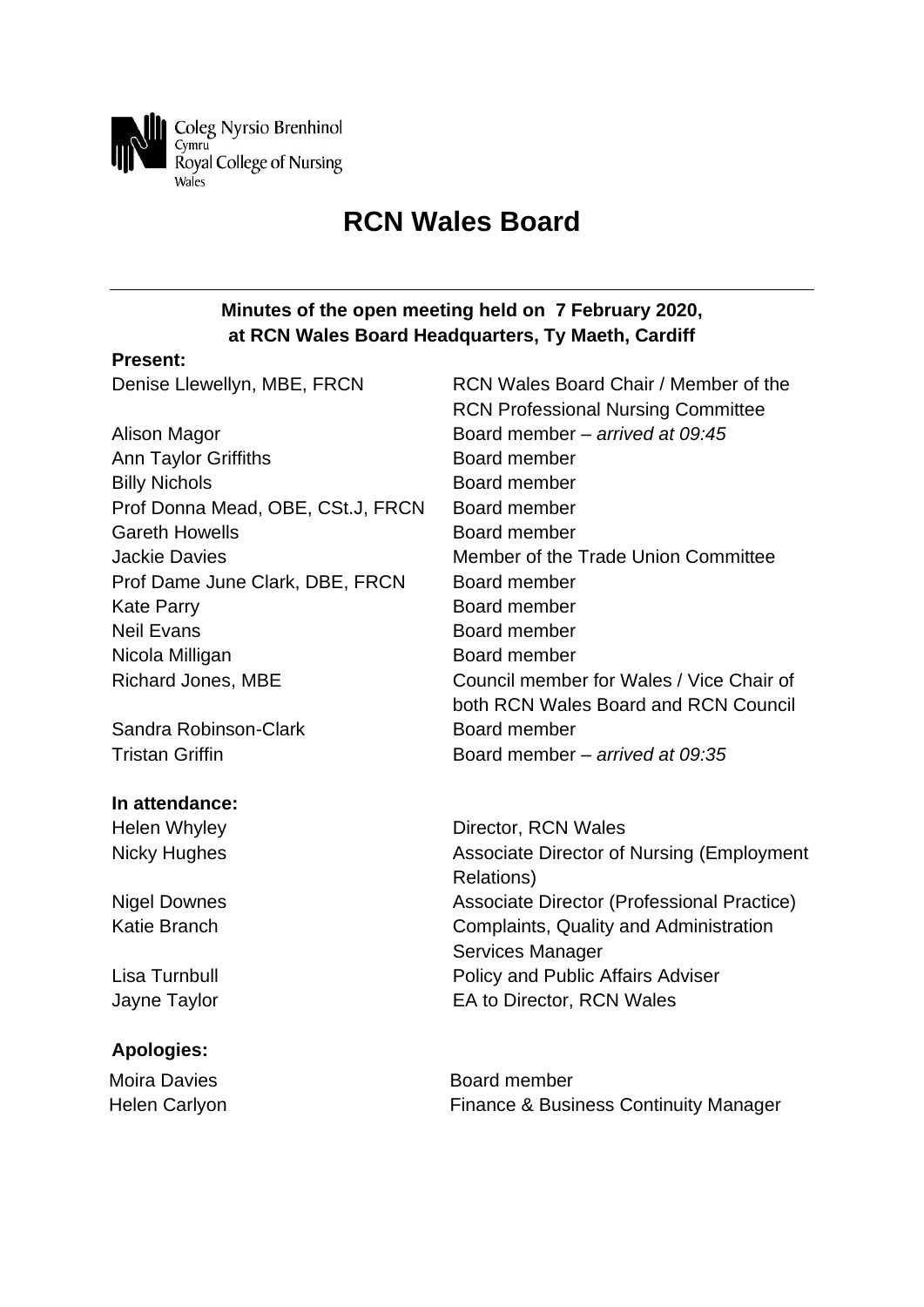| <b>Observers:</b>    |                                            |
|----------------------|--------------------------------------------|
| Aysima Harper        | <b>Policy and Public Affairs Assistant</b> |
| George Cade          | Welsh Representative on the UK Students    |
|                      | Committee                                  |
| <b>Judith Benbow</b> | PhD Student / RCN Wales Research           |
|                      | Fellow – for item $WB.20.09.2$             |
| <b>Paul Cutler</b>   | Representative from the Centre for Public  |
|                      | Scrutiny                                   |

## **WB.20.06.1 WELCOME & APOLOGIES FOR ABSENCE**

The Board Chair welcomed everyone to the Open Session.

## *Independent Review of RCN Governance Arrangements*

The Board Chair gave a special welcome to Paul Cutler, Centre for Public Scrutiny. The Board was reminded that Council had commissioned an independent review of the current RCN governance arrangements and decision-making processes to ensure the RCN delivers on its Royal Charter and Trade Union objects as effectively as possible. A copy of the terms of reference for the independent review had been circulated to Board members in advance of the Board meeting.

## *Betsi Cadwaladr Lecture*

The Board Chair congratulated RCN Wales on organising a very successful Betsi Cadwaladr Lecture on 6 February 2020 and thanked Board member, Donna Mead for chairing this event. The Board noted that Jean Saunders, RCN Wales Nurse of the Year winner 2019 gave the Betsi Cadwaladr lecture and Bryan Wilson, Vice President of the Florence Nightingale Foundation, spoke on his life and career as a nurse and RCN member.

The Board Chair asked that letters of thanks be sent to Donna Mead, Jean Saunders and Bryan Wilson.

## *RCN Wales Board Development Session*

The Board Chair thanked the following presenters at the Board Development session on 6 February 2020:

- − Dolores McCormick, Independent Health and Social Care Strategy Programme Lead for giving a presentation on "*Developing an RCN Independent Health and Social Care Sector Strategy*".
- − Lisa Turnbull, Policy and Public Affairs Adviser for giving a presentation on "*Funding Wales*".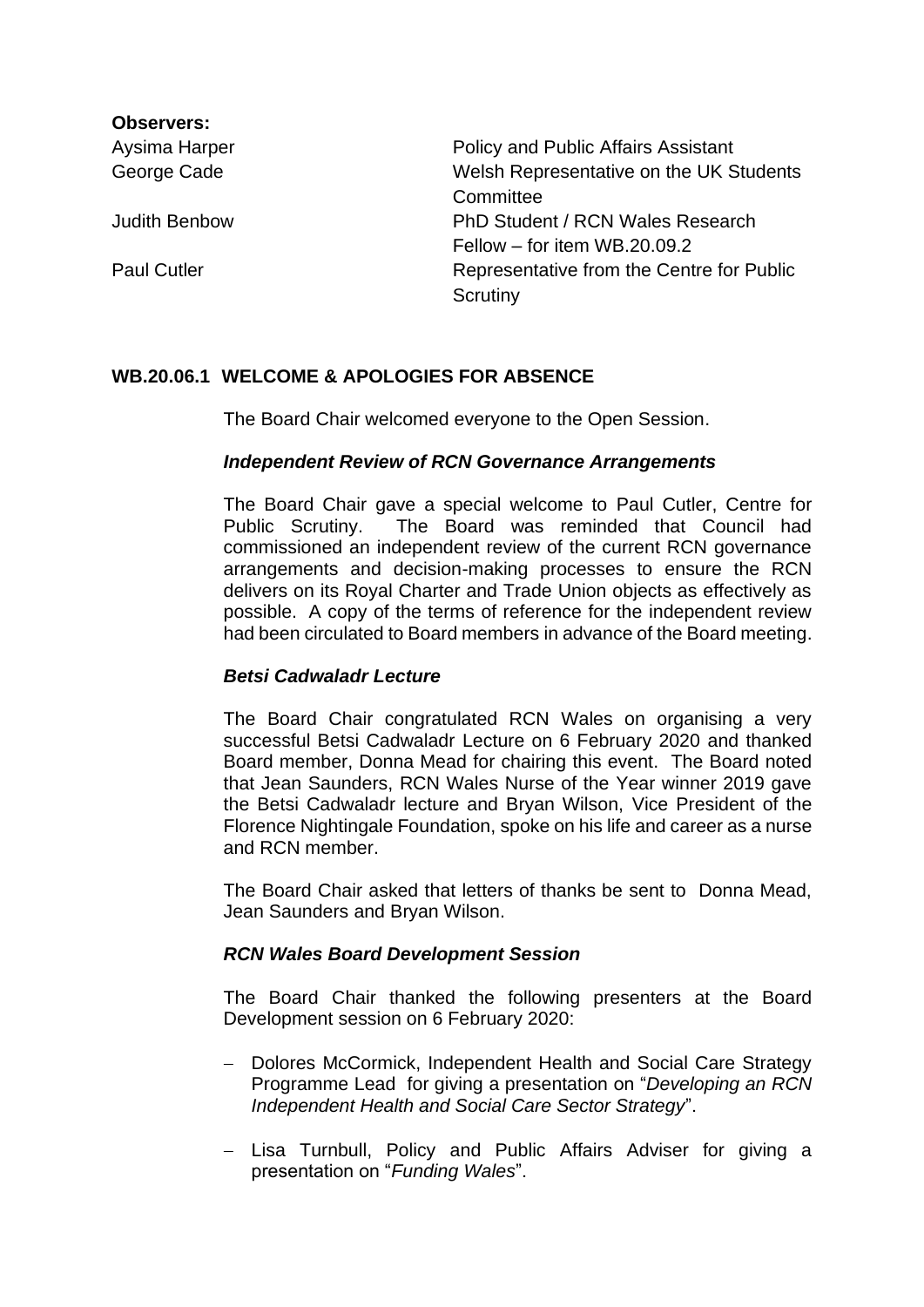The Board Chair welcomed the following observers:

- − Aysima Harper, Policy and Public Affairs Assistant
- − George Cade, Welsh Representative on the UK Students Committee

The Board noted that apologies had been received from the Board member Moira Davies and staff member Helen Carlyon, Finance and Business Continuity Manager.

## **Letters of thanks to be sent to Donna Mead, Jean Saunders and Bryan Wilson for their part in the Betsi Cadwaladr Lecture. (Action 1)**

#### **WB.20.06.2 DECLARATION OF INTERESTS**

The Board Chair asked Board members to declare any possible interests with any items on the agenda and no further items were declared to those declared in the Closed session of Board on 6 February 2020.

#### **WB.20.07.1 MINUTES**

Minutes of the Open session of the Board meeting held on 13 December 2019 had been circulated and were confirmed as accurate with the following exception:

#### *WB.19.56.1 RCN Foundation Wales Committee Update*

The Board gave special thanks to Sian Thomas, RCN Wales Nurse of the Year winner 2016 for supporting the RCN Foundation walk on 29 September 2020 but the Board's appreciation of Sian had not been noted.

## **WB.20.07.2 REVIEW OF ACTION SHEET**

All actions were either noted as completed or an update provided on the action sheet.

#### **WB.20.07.3 MATTERS ARISING**

Matters arising were noted as follows:

#### **Study Day on Care Homes**

A concern had been raised at the September 2019 Board meeting that the RCN Foundation had emailed members inviting them to attend an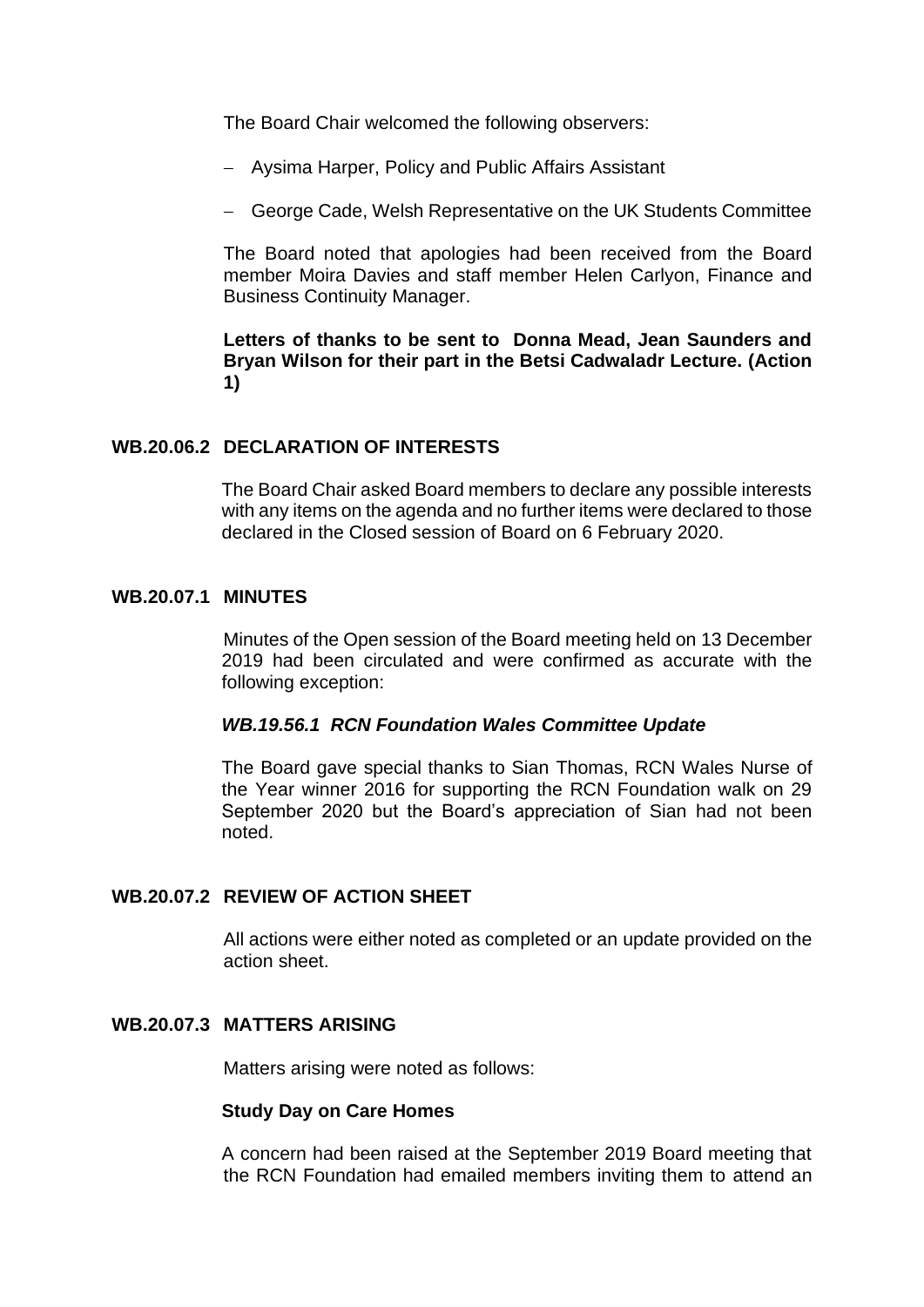RCN Foundation Care Home Summit on 23 September 2019 in RCN headquarters for which travel would not be funded.

The Chair of the RCN Foundation Wales Committee had raised this with the Trustees and asked them to consider developing a policy whereby travel could be funded for Advisers to attend certain events.

The Board was informed that the Trustees wish to ensure that there is more 4-country representation at their study centre events and that advisers will be able to apply for funding to attend future events but the that individuals would not be permitted to apply for this funding more than twice.

The Board requested an update on the RCN Foundation Care Home Summit that was held on 23 September 2019.

#### **An update on the RCN Foundation Care Home Summit that was held on 23 September 2019 to be circulated to Board members. (Action 2)**

There were no further matters arising.

## **WB.20.08 OPERATIONAL UPDATES**

#### **WB.20.08.1 BOARD CHAIR'S REPORT**

A report had been received and was noted.

An error was noted on page 3 of the report in that Nicola Milligan had not attended the Overview and Scrutiny panel on 9 January 2020 but had teleconferenced into the meeting.

It was agreed that the reports of individual Board members' activities should include their attendance at RCN Wales Board meetings.

The Board Chair asked Board members to keep a record of events attended in their role as Board members and to forward this information to the Director's office quarterly.

**Board members to keep a record of events attended in their role as Board members and to forward this information to the Director's office quarterly. (Action 3)**

#### **WB.20.08.2 DIRECTOR, RCN WALES' REPORT**

A report had been received and was noted.

The Director highlighted the following meetings at the request of Board members: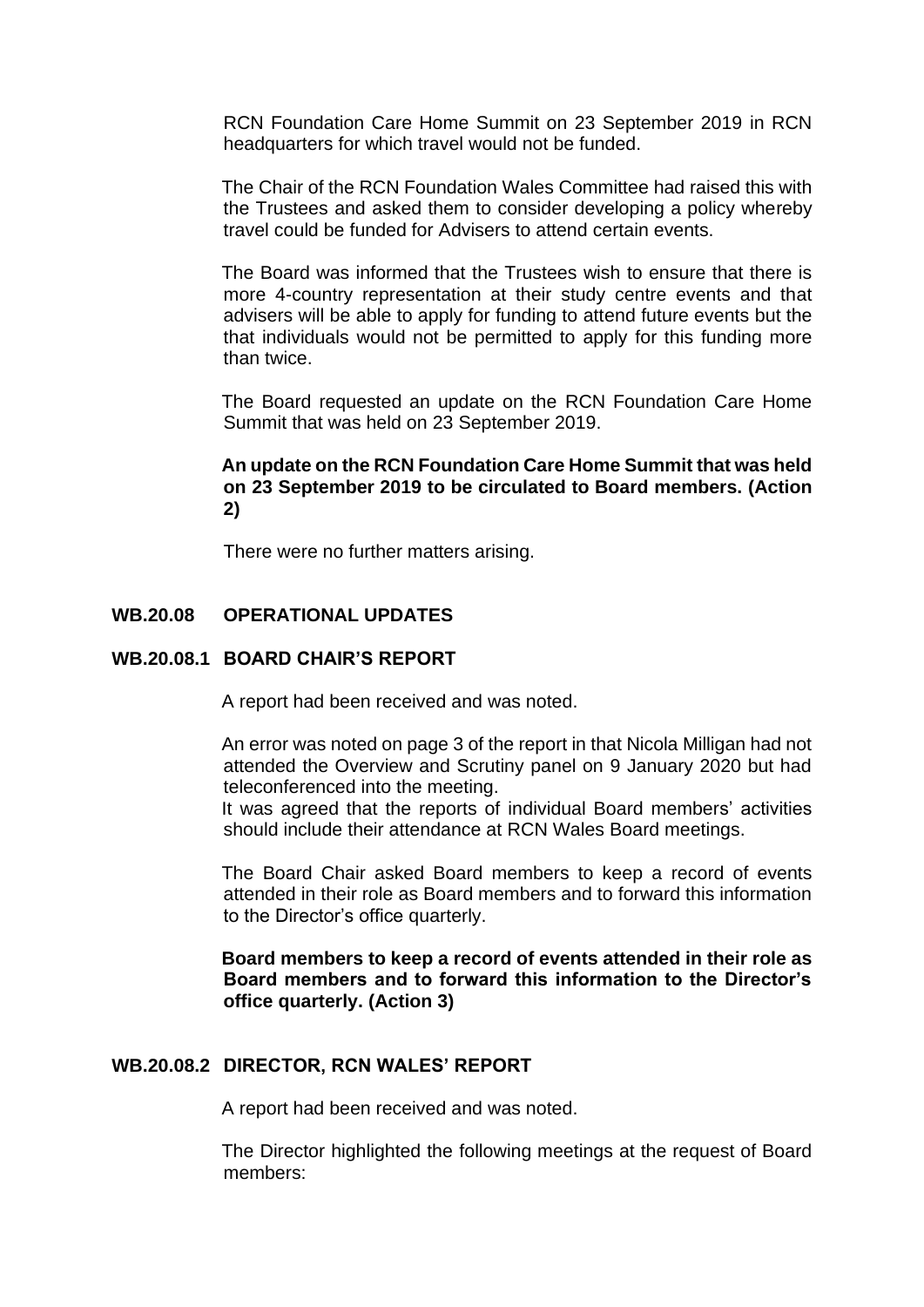## − *The National Primary Care Board – 12 December 2019*

The Director has a seat on the National Primary Care Board which is looking at patient flow and access to services.

#### − *Welsh Government Clinical Summit - 8 January 2020*

The Director outlined that the Welsh Government Clinical Summit that took place on 8 January 2020 discussed the pressures in the NHS, the resilience of the emergency care system, effectiveness of winter plans and concerns regarding ambulance handover.

Dr Andrew Goodall, Director General/NHS Wales Chief Executive set out a number of short-term and medium-term measures which were agreed at the summit. RCN Wales will respond calling for further extension of the Nurse Staffing Levels (Wales) Act 2016 and a robust workforce strategy. The priority for RCN Wales is to listen to our members and decide how best to support them during these difficult times.

The Board noted there was a need to gather information about the experiences of NHS staff and that this could be done via the RCN Wales membership survey.

The Board noted that The RCN Emergency Care Association (ECA) was undertaking a survey in England to gather information from NHS members but that this had not been sent out in Wales as the terminology used in both countries was not the same and could skew any results.

The Director informed the Board that an NHS Wales Partnership Forum Sub Group is looking at the health and wellbeing of staff. This work is being led by James Moore, Assistant Director of OD, Health Education and Improvement Wales and the RCN is involved. The Board noted that a paper on Health and Wellbeing of NHS staff will come to the May Board.

The Board acknowledged that there were winter pressure concerns throughout Wales. The Director informed the Board that RCN Wales is drafting a suite of information tools that will enable and support activists to raise issues of concern at a local and national level.

The Board Chair asked that the concerns around winter pressures be added to the agenda for the Director's meeting with the Minister and for the topic to be discussed at the next Representatives Support and Development Network (RSDN).

The Board Chair also requested that this be added to the agenda for the May Board.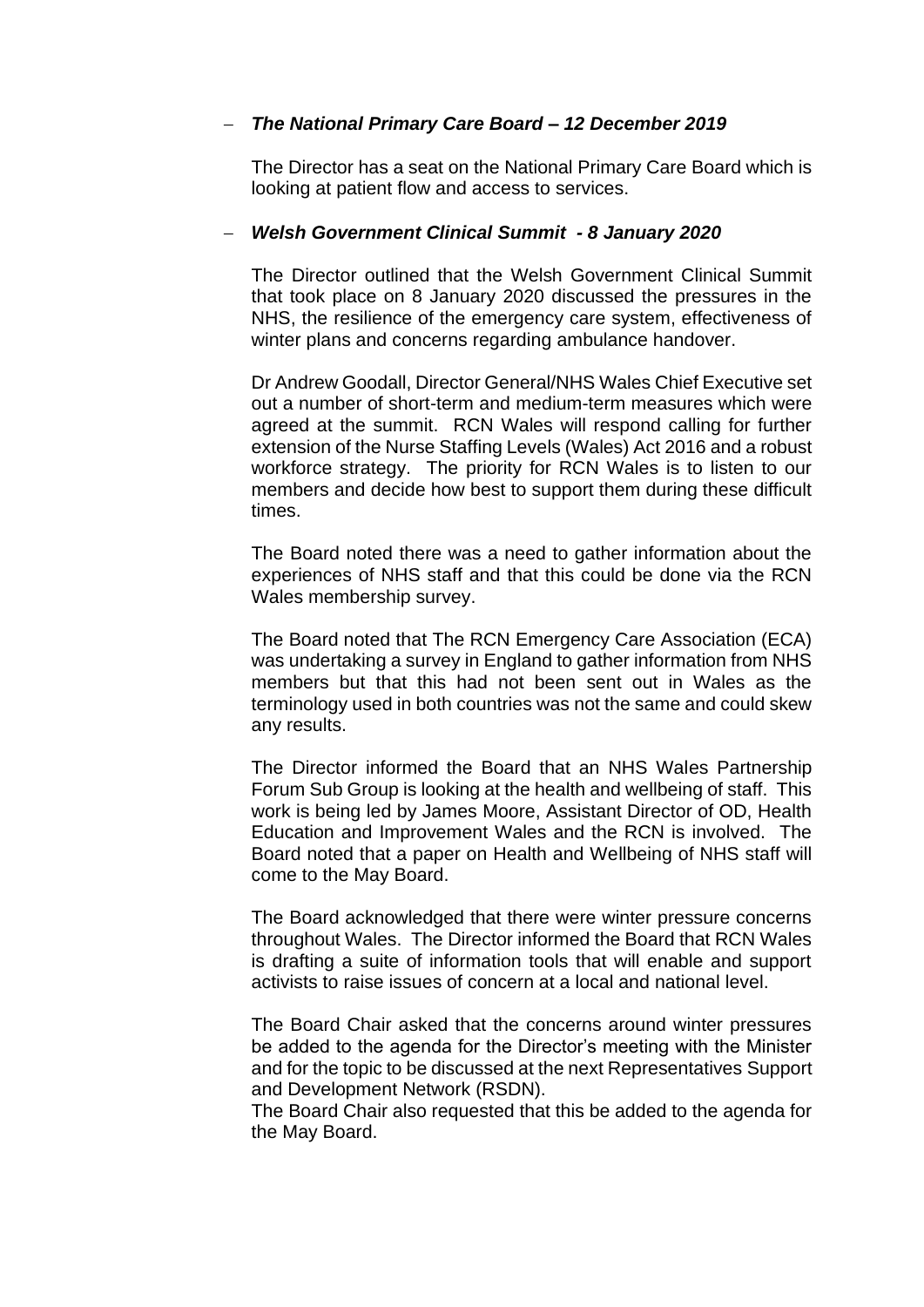#### − *Meetings with Directors of Nursing and Universities in Wales*

The Director informed the Board that key discussions had taken place with Directors of Nursing and Universities in Wales regarding celebrations for 2020 International Year of the Nurse and Midwife.

The Director has also discussed the importance of the RCN being given the opportunity to meet new students at student recruitment events with Deans of Schools.

#### − *RCN Wales All Staff Meeting – 21 January 2020*

The Board was informed that Jean Saunders, 2019 Nurse of the Year winner, had addressed an all staff meeting on 21 January 2020, which was well received by staff.

#### − *The Welsh NHS Confederation Conference - 5 February 2020*

The Director attended the Welsh NHS Confederation Conference – Working Together for a Healthier Wales on 5 February 2020. The Minister for Health and Social Services spoke at the conference but did not mention the Welsh Government's Workforce Strategy.

The Board noted an omission from the report in that it should have included a meeting that the Director had with NHS staff from Betsi Cadwaladr University Health Board on 22 November 2019 to discuss concerns raised about the proposed rota system.

**Report on the NHS Wales Partnership Forum Sub Group on Health and Wellbeing of NHS staff to be submitted to the May Board. (Action 4)**

**Concerns around winter pressures be added to the agenda for the Director's meeting with the Minister. (Action 5)**

**Concerns around winter pressures be added to the agenda for the Representatives Support and Development Network (RSDN). (Action 6)**

**Concerns around winter pressures be added to the agenda for the May Board. (Action 7)**

**Board report to be amended to include that the Director met with NHS staff from Betsi Cadwaladr University Health Board on 22 November 2020 to discuss concerns raised about the proposed rota system. (Action 8)**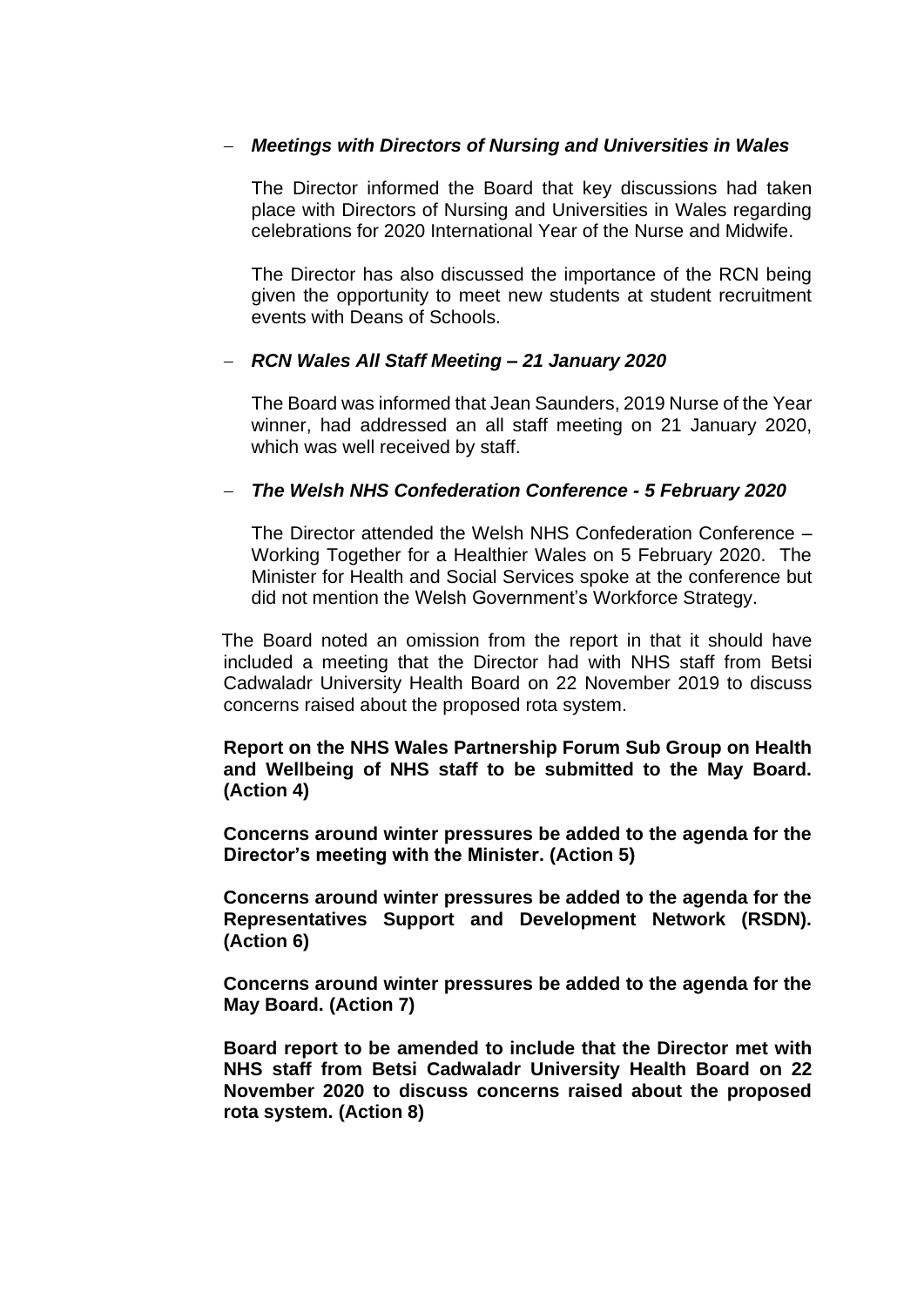## **WB.20.08.3 RCN WALES NURSE OF THE YEAR AND ALUMNI NETWORK UPDATE**

The Director gave a verbal update as follows:

- − Feedback from 2019 RCN Wales Nurse of the Year Awards ceremony has been extremely positive. Board members were urged to submit any ideas for the 2020 ceremony to the Director's office.
- − The 2019 winners of the RCN Wales Nurse of the Year awards are being encouraged to tell their stories so that they can be published.
- − The launch of the 2020 RCN Wales Nurse of the Year Awards will be held in Swansea Bay University Health Board in April but the date has not yet been agreed.
- − The RCN Wales Nurse of the Year Alumni fireside chat given by Professor Jean White, Chief Nursing Officer for Wales on 28 November 2019 had been very successful.
- − The RCN Wales Alumni Network members are invited to contribute to consultations on an ongoing basis and to attend RCN Wales political activities/events.

A request was made for paragraph 3.2 on page 3 of the report to be amended to, "*All registered nurses and midwives who practice in Wales, pre-registration nursing students and health care support workers can be nominated for an award."*

The Board thanked the Complaints, Quality and Administration Services Manager and staff for their hard work in organising these awards.

The Board Chair urged Board members to encourage their colleagues to submit nominations for these awards.

The Board queried if there would be a Care of the Older People's award in 2020. The Board was informed that a potential new sponsor had been identified and it was hoped that this award could be included in the 2020 awards.

The Board queried if individual awards could be made for Mental Health and Learning Disabilities as they are very separate areas of nursing.

The Board was informed that all suggestions would be considered by the RCN Wales Nurse of the Year Project Group but was reminded of the need to be mindful of the practicalities and financial implications.

**Board members were urged to submit any ideas for the 2020 RCN Wales Nurse of the Year ceremony to the Director. (Action 9)**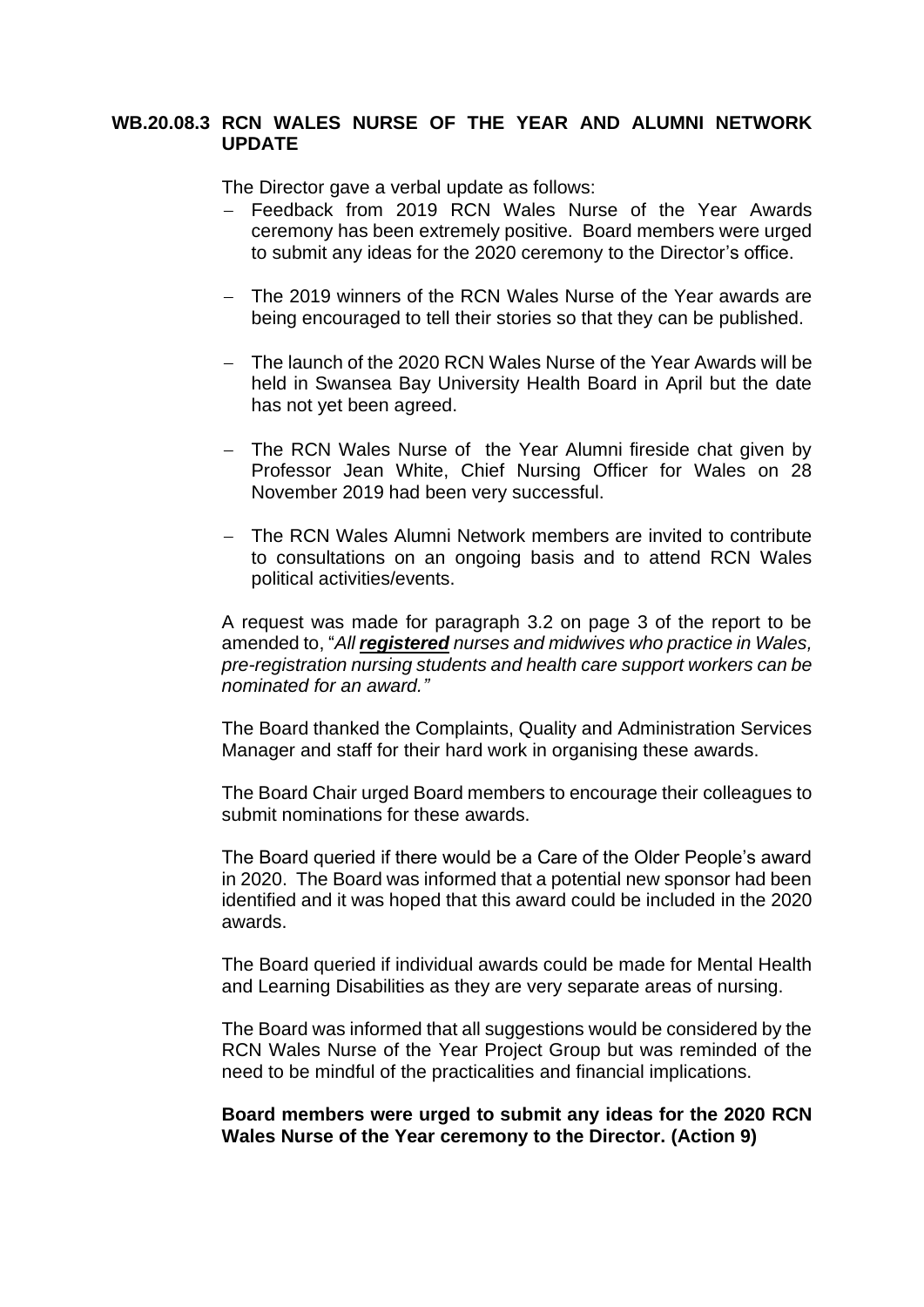**Paragraph 3.2 on page 3 of the report to be amended to read, "***All registered nurses and midwives who practice in Wales, preregistration nursing students and health care support workers can be nominated for an award."* **(Action 10)**

**Board members to encourage their colleagues to submit nominations for these awards. (Action 11)**

**The RCN Wales Nurse of the Year Project Group to consider suggestions/requests made by the Board. (Action 12)**

#### **WB.20.08.4 POLICY & PUBLIC AFFAIRS REPORT**

A report had been received and was noted.

The Policy & Public Affairs Adviser gave an update as follows:

- − The Board's attention was drawn to the Assembly Impact Report attached in appendix A.
- − RCN Wales has had significant success in working with the Royal College of Practitioners and the British Medical Association to gain support from Assembly Members to the suggestion that the Health and Social Care (Quality and Engagement) (Wales) Bill should be amended to make specific provisions for workforce planning. This work is ongoing.
- − RCN Wales is to hold a meeting with Prison Nurses shortly and Board member, Billy Nichols is due to attend. The Board will receive an update on this meeting in the Policy and Public Affairs report in May 2020.
- − The Board noted the significant issues with Prison Nurses having access to continuous professional development and discrepancies and variations in funding and facilities between prisons.
- − The Board noted that Betsi Cadwaladr University Health Board would shortly take over responsibility for the super prison in North Wales but that the date for this to take place has not been confirmed.
- − RCN Wales hopes to have a high profile at all three main political party conferences in Wales and will seek to influence their respective manifestos for the Assembly elections in 2021.
- − A membership survey will be undertaken in February/March 2020 which will inform the development of the RCN Wales 2021 manifesto campaign. It was noted that a good response rate to this survey increases the credibility of what RCN Wales advocates.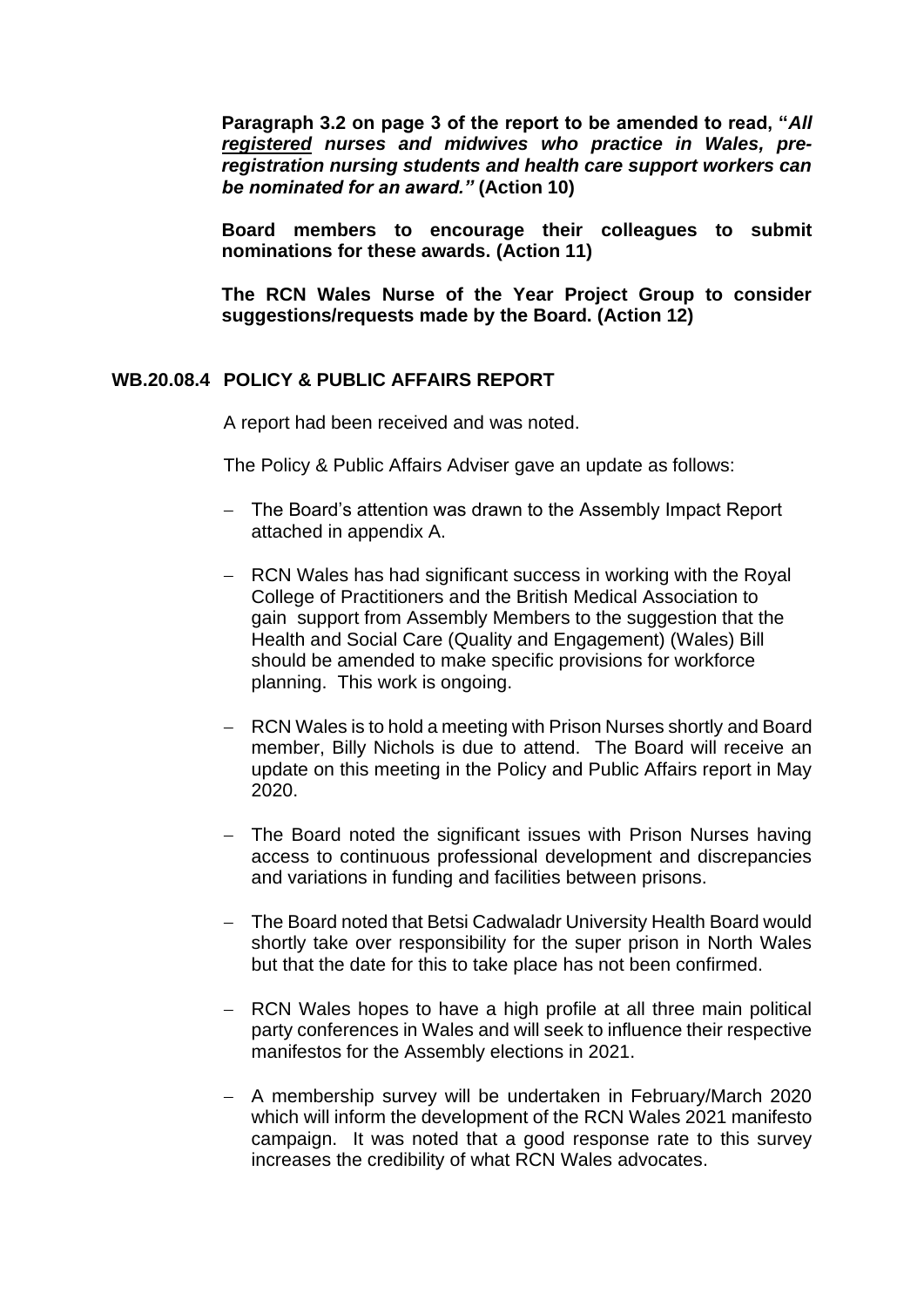- − The RCN Wales Election campaign and the Safe and Effective Care campaign will be combined. The focus of the RCN Wales campaign in 2020 will be to influence the manifestos of the main political parties in Wales. In 2021, the year of the Assembly elections, the focus will move to member engagement.
- − Places are still available on the Political Leadership Programme on 20/21 April 2020. Boards members were asked to contact the Policy and Public Affairs Assistant to book their places.

The Board noted that the National Health Service (Indemnities) (Wales) Bill has been passed by the National Assembly for Wales and is awaiting Royal Assent. The Policy and Public Affairs Adviser informed the Board that the intention of this Bill is to equalise the indemnity arrangements for Wales with those of England. RCN Wales is supportive of this Bill.

The Board Chair asked that the RCN Wales manifesto should encourage AMs to consider where they would like to be with regards to Health by the end of the next term in 2026.

#### *Education Policy*

The Board was reminded that at the December 2019 Board meeting, a query had been raised as to how the RCN will fulfil its Charter objective of having an educational institution. The Director had informed the Board that RCN UK was in the process of developing the RCN Group UK Education, Learning and Development Strategy 2021-2026.

The Board was informed that this work is being led by Susan Masters, Director of Nursing, Policy and Practice and that an organisational structure had been developed consisting of an RCN Council Task and Finish Board, a Programme Board and an Operational Group with four workstreams delivering on specific pieces of work to feed into the strategy. A governance and reporting structure has also been agreed and the Executive team has signed off the terms of reference. The Board noted the timeline for this work as follows:

- February April 2020 Drafting initial consultation paper
- May June 2020 Consultation events will be held around the UK
- 1 October 2020 Presentation to RCN Council for approval
- 16 December 2020 Launch of final ELD Strategy

*Board member Gareth Howells informed the Board that the Chief Nursing Officer for Wales has asked him to lead on Community Nursing on an All-Wales basis. Having declared an interest in this item, he left the Board meeting at this point.*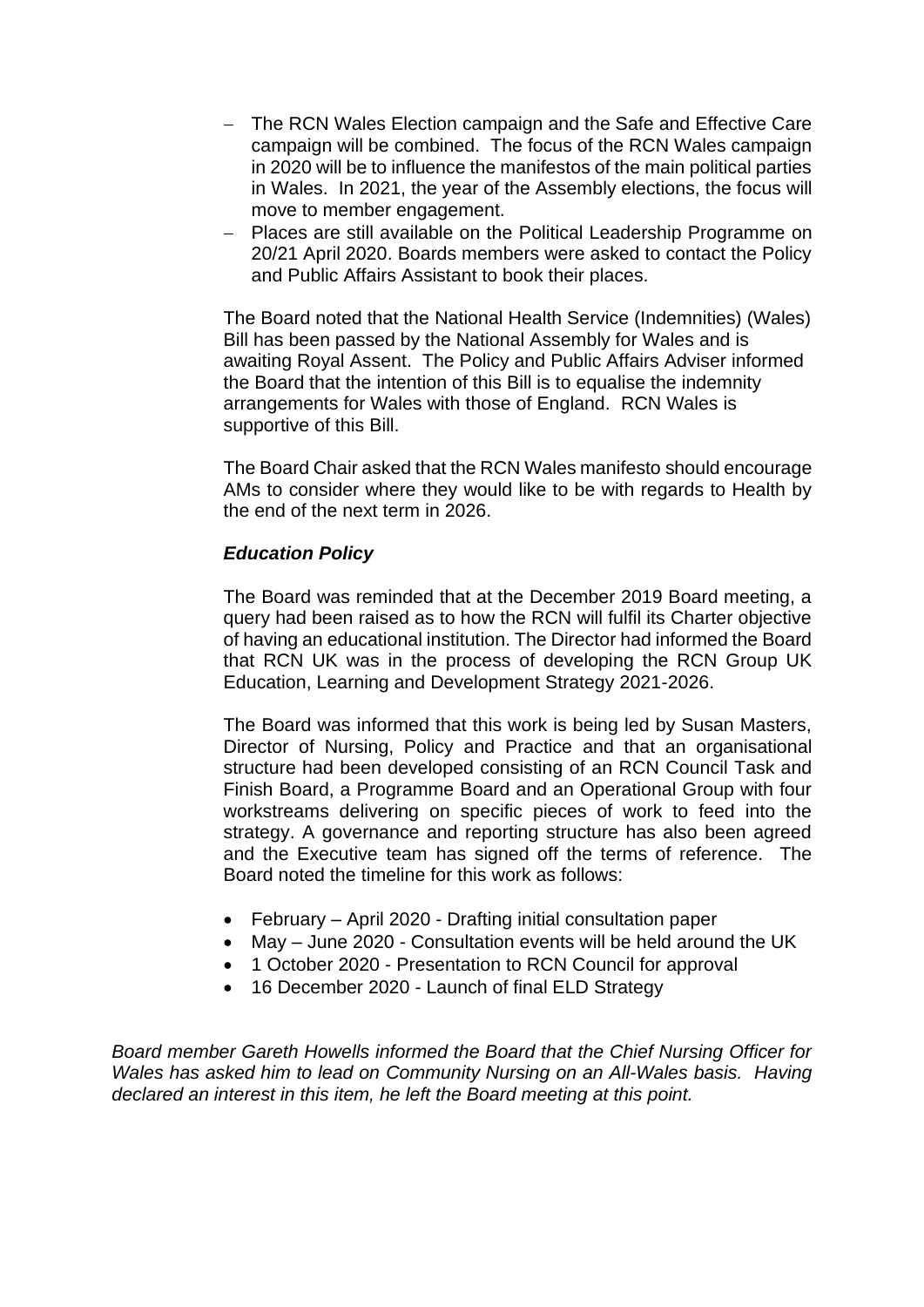## *Community Nursing Debate*

It was noted that under 2.6 of the report several references were made to the difficulty in gathering evidence-based workforce data for nurses working in the community. Board member, Alison Magor, had provided the Board with an overview of the data available for District Nurses via the Nursing Dashboard in the Closed session and the Board was advised that this information would be available to Welsh Government.

The Director informed the Board that RCN Wales had called for further research and for an audit to be undertaken on workforce data in community nursing with the Minister for Health and Social Services, the Director General/NHS Chief Executive and the Chief Nursing Officer for Wales.

## **The Board to receive an update on the Prison Nursing meeting in the Policy and Public Affairs report in May 2020. (Action 13)**

*Board member Gareth Howells returned to the Board Meeting.*

## **WB.20.08.5 RCN WALES SCHOLARSHIP FUNDS FUNDRIASING TASK AND FINISH GROUP**

The Director gave a verbal update as follows:

- − The Trustees of both the Alun Islwyn Giles Memorial Scholarship and the Hettie C Hopkins Care of the Elderly Scholarship had met on 1 September 2019 and had agreed to make awards from both scholarships in 2020.
- − The call for both scholarships applications was advertised via social media and on the RCN Wales website from 1 February 2020.
- − The closing date for applications is 31 March 2020.
- − Board members were urged to encourage members to submit applications for both scholarships.

## **Board members to encourage members to submit applications to both scholarship funds by the closing date of 31 March 2020. (Action 14)**

## **WB.20.08.6 RCN MEMBER CONSULTATION ON THE TIMING OF THE AGM**

The Board had received a paper on the RCN member consultation on the timing of the AGM. The Board noted that the deadline for providing feedback was 31 March 2020.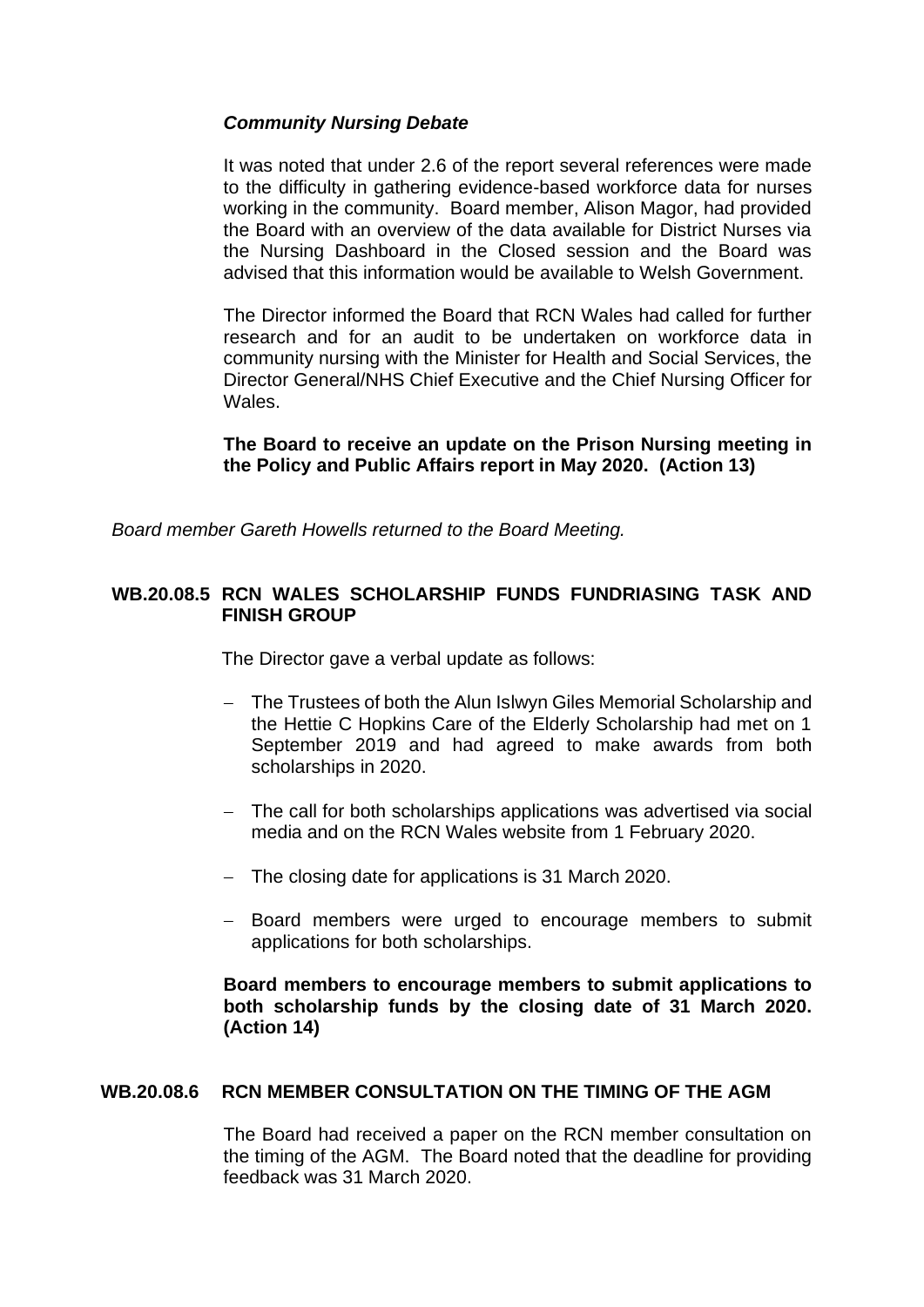The Board considered the following consultation question:

*Do you think the AGM should still be held in Congress week, or whether it should be held as a separate event bearing in mind that, because of the financial year, it would need to be held before the end of June?*

The Board discussed this consultation and feedback during the discussion was noted as follows:

- − It is difficult for the AGM to be quorate if it is not held at Congress and there was poor turnout prior to it being held at Congress.
- − It does not disrupt Congress providing it is held before or after Congress.
- − A query was raised as to the reasons for the reduction in attendance figures from 2018 to 2019, as detailed in the consultation paper.
- − Concern was expressed that paper does not provide enough information to make an informed decision.
- − The consultation question is leading and the Board did not understand the need to link the financial year with the AGM within the question.
- − Concern was expressed that participation at Congress is not representative of the membership but is biased towards the Trade Union arm of the RCN.
- − There was some support for holding two annual events for an organisation the size of the RCN and one event should be held in the Autumn to reflect both the Professional arm of the RCN. The AGM could be held at that event.
- − Concerns were raised with holding the AGM in 2020 on a Sunday in Liverpool with limited train service. The Board was reminded that members are not funded to attend an AGM but some are funded to attend Congress.
- − The AGM should be held as a standalone event before Congress.
- − If the AGM is held at Congress, it should be held at the start as when it is in the middle of Congress, some members use it to '*hijack'* the agenda and this takes time away from the Congress debates.
- − AGM should be held in Congress to save money by not having to fund a separate event.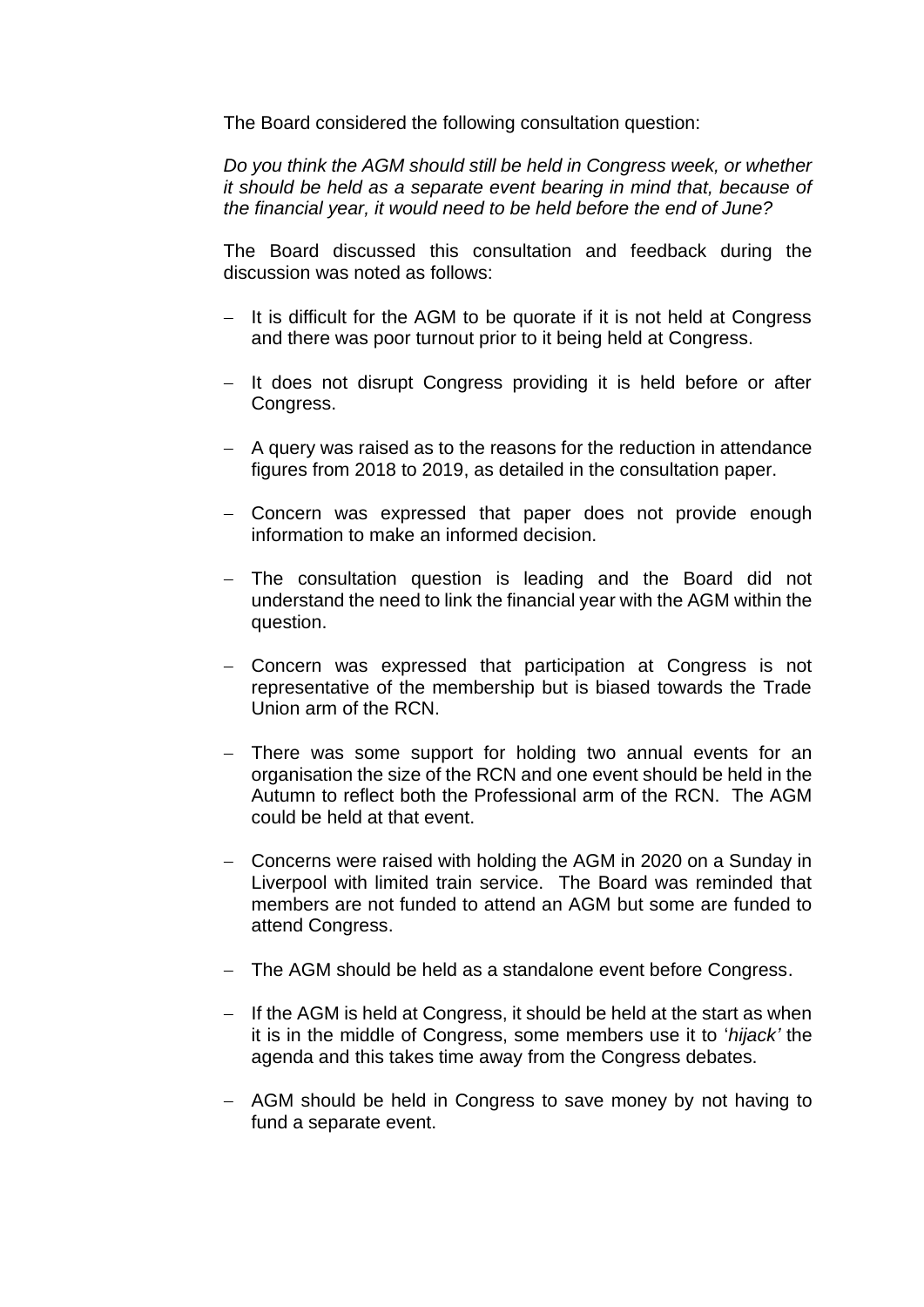- − Need to consider what the RCN needs to get out of the AGM and how the RCN gets "*on the front foot*".
- − AGM should be held on the Friday following Congress, to encourage members not to leave early on the Thursday.
- − It would be difficult to get released from clinical duties to attend two events in a year.
- − The Vice Chair was asked to raise a query at Council as to the number of proxy votes used at previous AGMs?

The consensus of the Board was that the AGM should be held at Congress either at the beginning or the end.

The Board Chair reminded Board members that they could submit their own feedback on the feedback form provided direct to Governance.

Board members were asked to submit any further comments to the Executive Assistant to the Director by 21 February 2020.

The Board Chair asked that the Board's response to the consultation be drafted following the comments at the Board for final sign off by the Board.

**Board members to submit any further comments to the Executive Assistant to the Director by 21 February 2020. (Action 15)**

**The Vice Chair to raise a query at Council as to the number of proxy votes used at previous AGMs? (Action 16)**

**Feedback from the Board to be drafted for final sign off by the Board before the deadline of 31 March 2020. (Action 17)**

#### **WB.20.08.7 REDEVELOPMENT PROJECT ADJACENT TO TY MAETH. GRANTING DEED OF EASEMENT**

A report had been received and was noted.

The Director took the Board through the paper. The Director recommended for the Board to approve the approach proposed, as it would benefit RCN Wales by improving security and enabling repairs to the drive to the side of Ty Maeth to be resurfaced at no cost to the RCN.

A query was raised as to whether this paper was for information or a decision paper. The Director confirmed that the Board is being asked to approve the approach proposed by RCN Estates with regard to the redevelopment works adjacent to Ty Maeth.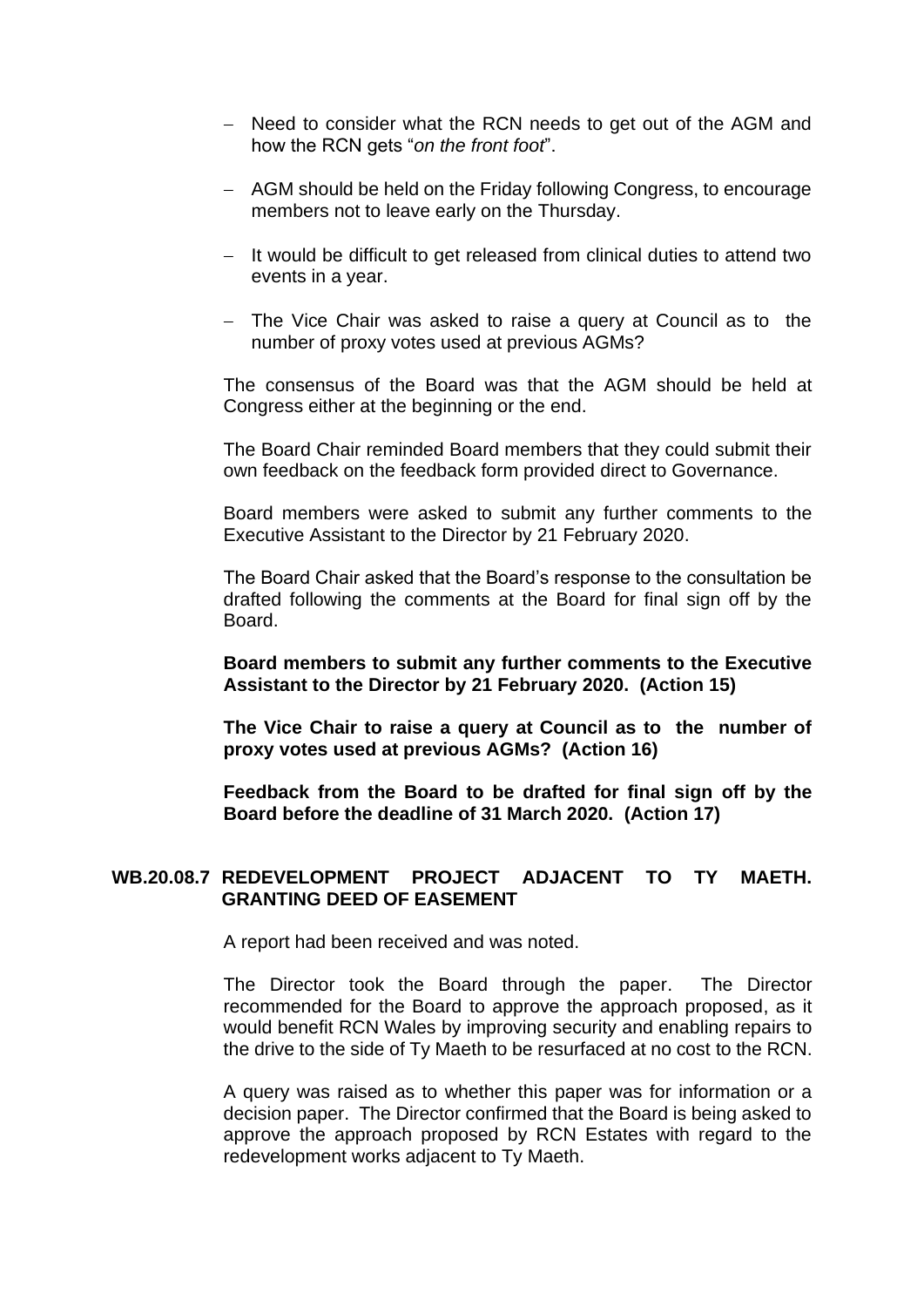The Board sought clarification as to whether it was within the gift of the Board to approve these works being undertaken. The Vice Chair stated that this was a matter for the Welsh Board.

The Board noted that RCN Estates had negotiated for the replacement boundary wooden fence to be maintained. However, the Board requested that RCN Estates ensure that the developer undertake all upkeep and repairs to the boundary.

Concern was expressed that £5,000 security deposit was not enough of an incentive to ensure the developer completes the work.

The Board requested that Richard Workman, Estates Project Manager provide the Board with a copy of the risk assessment and confirms that English law is commensurate with Welsh law in respect of these works.

**Decision:** The Board was content to approve the proposal once it has been given assurance that the Board has the authority to approve the proposal and has had sight of the risk assessment.

**The Board to be assured that it has authority to approve the proposed works. (Action 18)**

**Richard Workman, Estates Project Manager to provide the Board with a copy of the risk assessment and to confirm that English law is commensurate with Welsh law in respect of these works. (Action 19)**

#### **WB.20.08.8 RCN PRINCE OF WALES NURSING CADET SCHEME**

A report had been received and was noted.

The Director gave a verbal update as follows:

- − This RCN Prince of Wales Nursing Cadet scheme was launched in Wales on 2 July 2019 and a second cohort has now commenced.
- − Sandy Harding has been appointed as Head of the RCN Prince of Wales Nursing Cadet Scheme.
- − An RCN Prince of Wales Nursing Cadet Alumni Network is being established.
- − RCN Wales will give thought to how the Nursing Cadets can be included in the work of the Board going forward.

Two errors were noted on the paper as follows: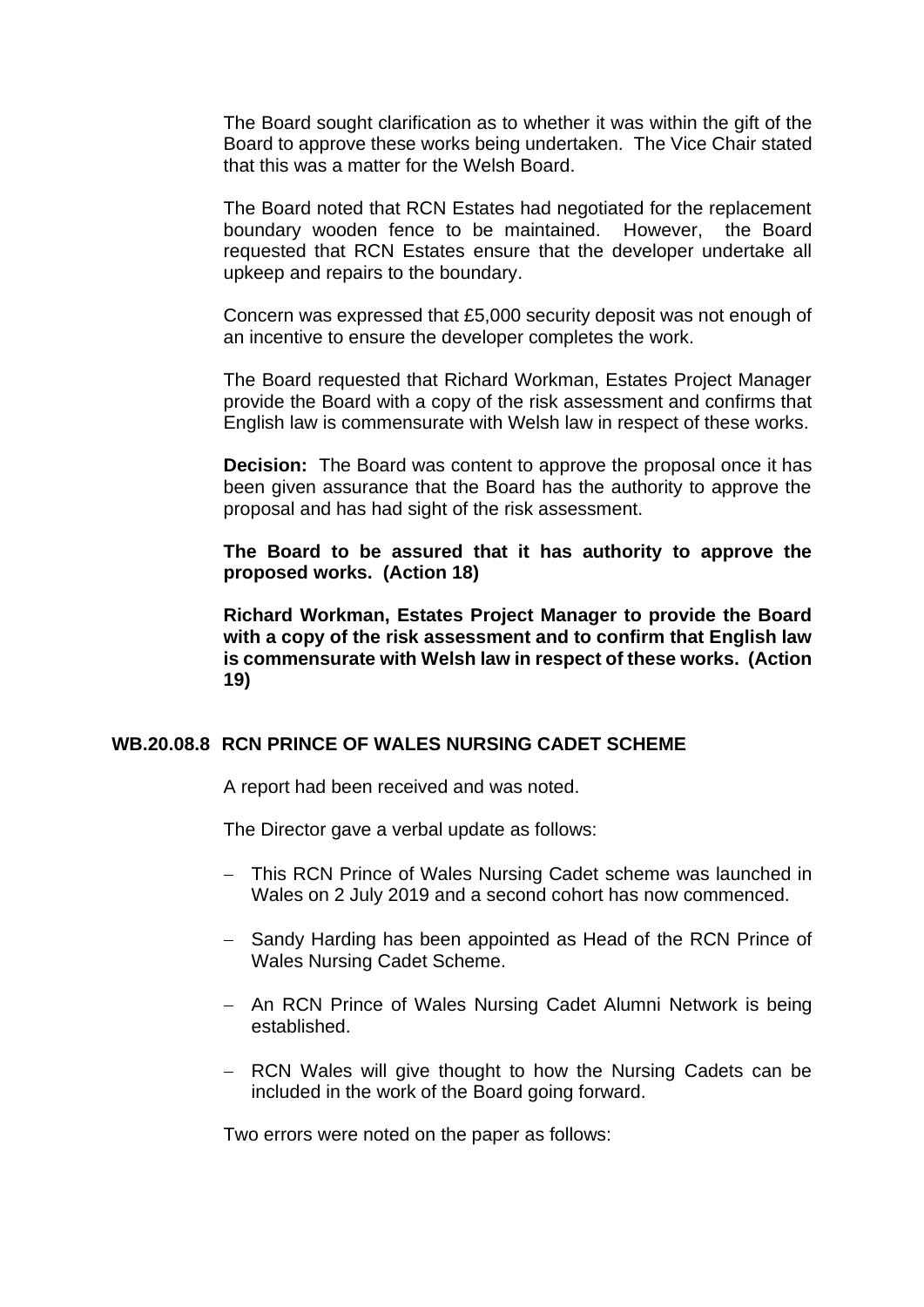− Under 6.2 St John Cymru (Wales) has been incorrectly referred to as St John Ambulance Wales.

Concern was expressed with the paragraph at the bottom of page 7 which referred to the creation of "*an RCN placement database to expand placements to include Welsh Trusts and private healthcare settings, which will relieve the pressures on Health Boards around nursing student placement periods and seasonal pressures."* The Board expressed the view that this would need to be coordinated with Health Education and Improvement Wales.

## **WB.20.08.9 MEMBERSHIP CATEGORIES TASK AND FINISH GROUP CONSULTAITON**

The Board had received a paper on the Review of Membership Categories consultation. The Board noted that the deadline for providing feedback was 1 April 2020.

The Vice Chair reminded the Board that this work came about following a resolution at Congress in 2019. The Board noted that the work is being led by Council member, Geoff Earl, who is Chair of the Membership Categories Task and Finish Group.

The Board was asked to provide feedback to the following questions:

- *1. Do you agree with the key principles on page 4?*
- *2. Does a single membership deliver those key principles?*
- *3. Do you agree that a range of payment plans linking the amount you pay each year to salary expectations is fair?*
- *4. Do you agree that all members should be able to stand and vote for the members from your Country and Region on the RCN governing Council, your local board and the professional nursing and trade union committees?*
- *5. Do you agree that the President and Deputy President and Chair of Council should continue to be required to be a registered nurse?*

The Board discussed the consultation and feedback during the discussion was noted as follows:

- − The paper does not provide enough information to make an informed decision.
- − There are underlying implications for a single membership category. At some point there could be more Health Care Support Workers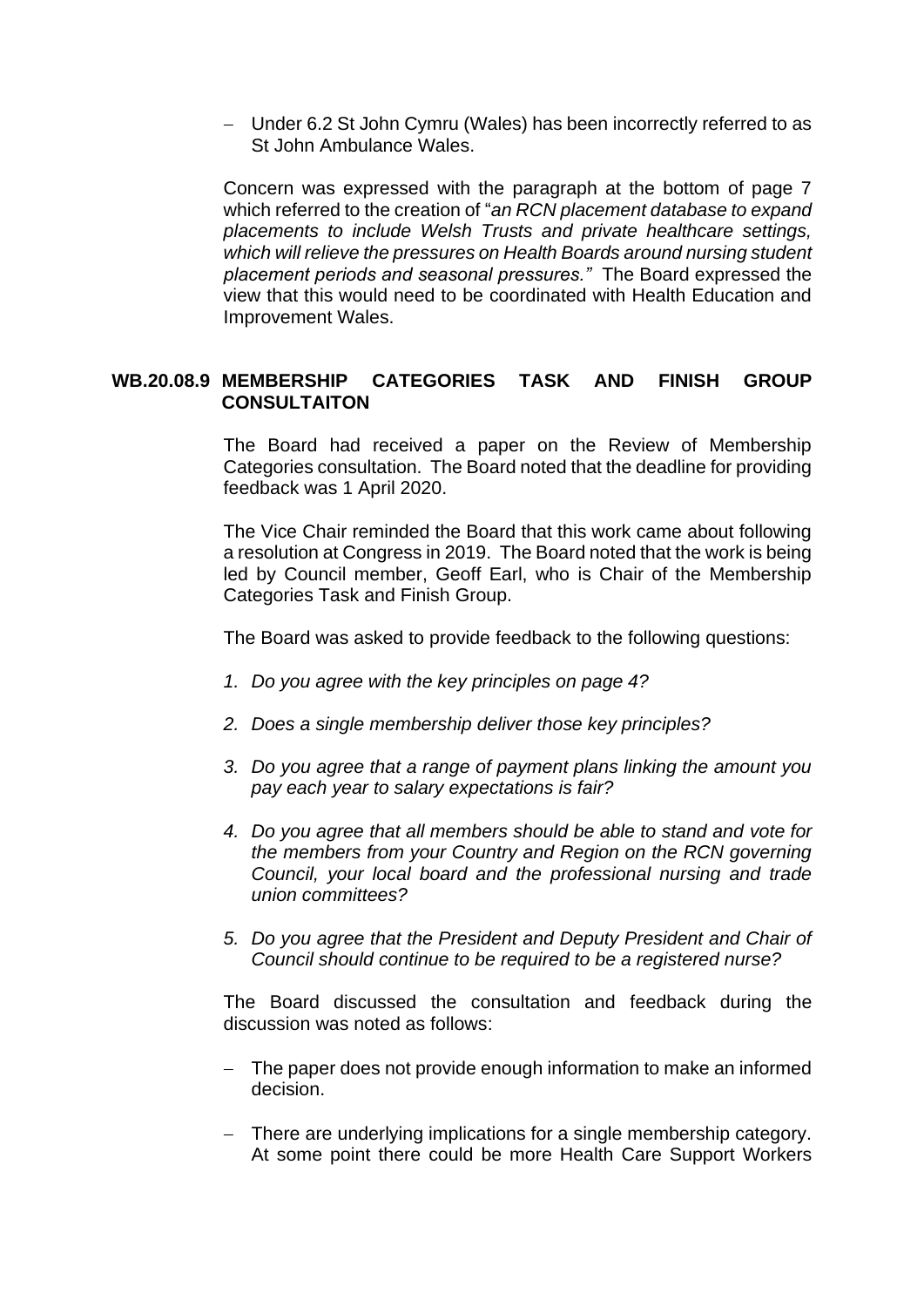than Registered Nurses and at that point the professional arm of the RCN would be compromised.

- − There is a need to consider how it impacts all members.
- − Currently, to qualify to be a member of the RCN you need to work under the direction of a registered nurse and this could include Occupational Therapists and Social Workers. What would happen to those members if these changes go ahead?
- − Other unions have an income-based percentage pricing structure for their membership. Would the member still be covered by the RCN if their salary increases and they do not advise the RCN of the increase.
- − Both the Trade Union and Professional Nursing Committees have commented on this consultation.

The Board Chair reminded Board members that they could submit their own feedback by completing the form provided by Governance.

Board members were asked to submit any further comments to the Executive Assistant to the Director by 21 February 2020.

The Board Chair asked that the Board's response to the consultation be drafted following the comments at the Board for final sign off by the Board.

**Board members to submit any further comments to the Executive Assistant to the Director by 20 March 2020. (Action 20)**

**Feedback from the Board to be drafted for final sign off by the Board before the deadline of 1 April 2020. (Action 21)**

#### **WB.20.09 STRATEGIC UPDATES**

#### **WB.20.09.1 RCN WALES NURSING EDUCATION POLICY POSITION STATEMENT DRAFT FRAMEWORK**

A report had been received which presented a Framework for an Education Policy Position Statement

The Policy and Public Affairs Adviser informed the Board that the position statement would be a useful tool to influence education policy and highlighted the proposed top priorities and topic areas for the paper.

The Board Chair explained that a first draft of the position statement would be drafted on the basis of the Framework with the Board's approval and this would be discussed at the next Education Roundtable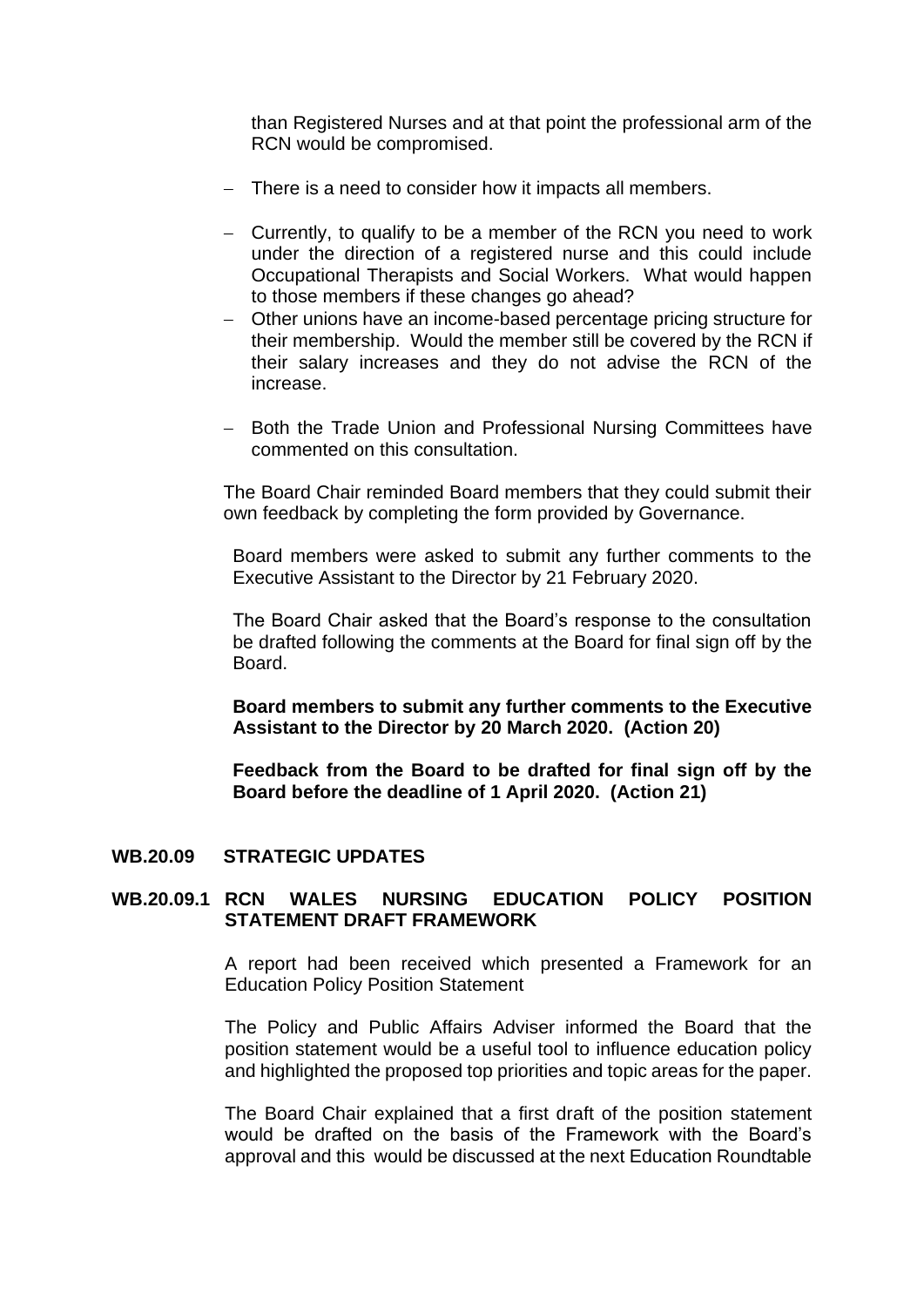event on 23 April 2020 and then presented back to the full Board for approval.

**Decision:** The Board approved the draft framework for the Education Policy Position Statement.

**Decision:** The Board approved for a further Education Roundtable event to be held on 23 April 2020.

**Further Education Roundtable event to be held on 23 April 2020. (Action 22)**

**Final position statement to be presented to the Board. (Action 23)**

*Judith Benbow, PhD Student and RCN Wales Research Fellow attended the Board for this item.*

#### **WB.20.09.2 RCN WALES NURSING PhD STUDENTSHIP**

The Board received a tabled report on the PhD research study and Judith Benbow gave a verbal update as follows;

- − The PhD research project is in its fifth year and is currently in the final stage of being edited.
- − The project is grounded in practice.
- − Judith requested an opportunity to seek the Board's views on how the findings could be used to support members.

The Director agreed to meet with Judith to facilitate how the report's findings could feed into the work of the RCN.

The Board agreed for Judith to present the report's findings Board when the PhD has been completed.

**The Director to meet with Judith Benbow to facilitate how her PhD report's findings could feed into the work of the College. (Action 24)**

**Judith Benbow to present her findings to a future Board meeting. (Action 25)**

#### **WB.20.09.3 RCN WALES ENGAGEMENT WITH THE INDEPENDENT SECTOR**

The Board had received a presentation on the development of the Independent Sector Strategy at the Board Development session on 6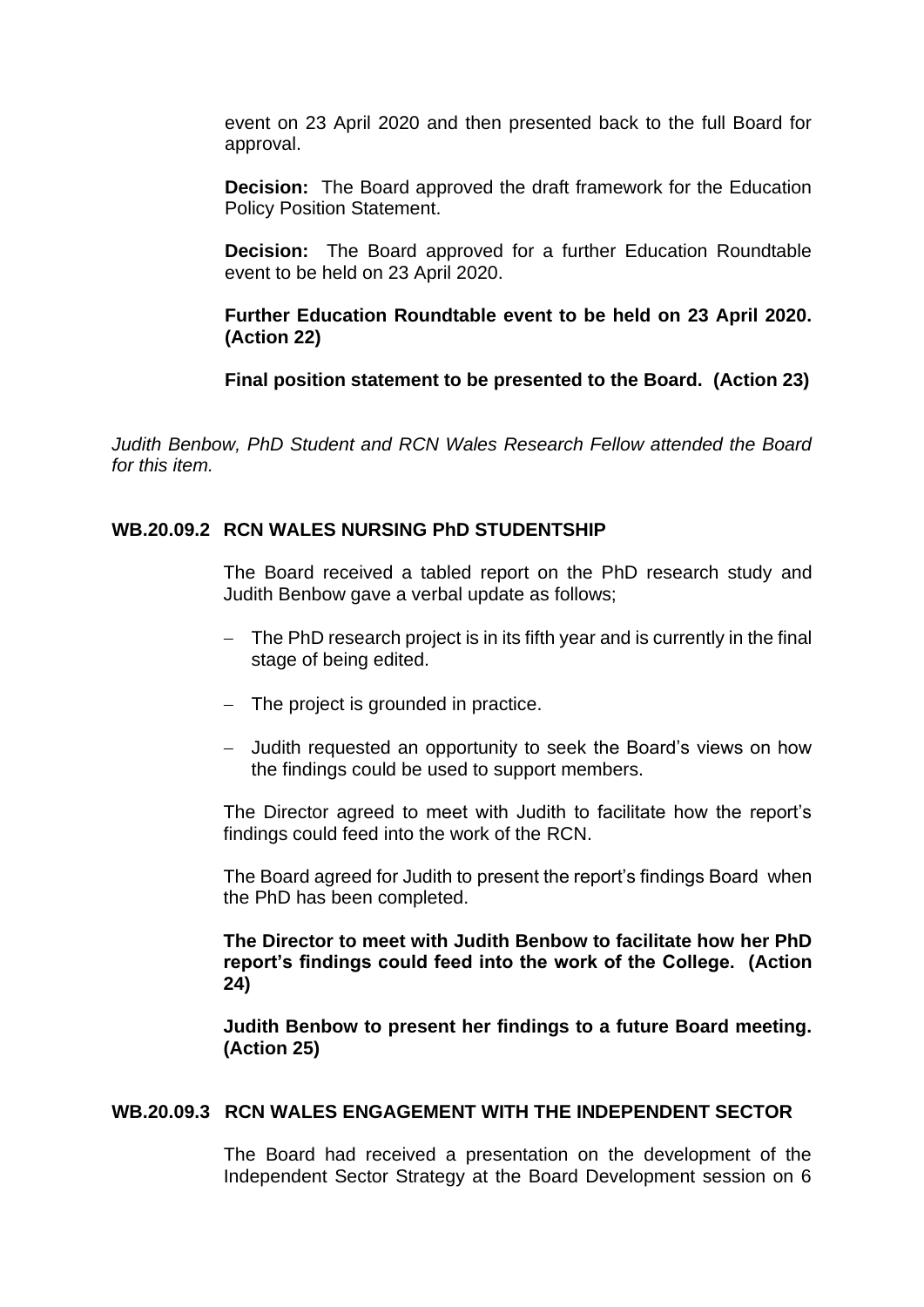February 2020 from Dolores McCormick, Independent Health and Social Care Strategy Programme Lead.

## **WB.20.10 ITEMS TO NOTE**

#### **WB.20.10.1 RCN FOUNDATION WALES COMMITTEE UPDATE**

A report had been received and was noted.

## **WB.20.10.2 REPORT FROM THE MEETING OF COUNCIL HELD ON 27 NOVEMBER 2019**

A report had been circulated and was noted.

The Vice Chair gave a verbal update as follows:

- − Council has received a briefing on the ongoing NHS pay issues in Northern Ireland and Guernsey.
- − Council has requested further amendments to the industrial dispute handbook for Guernsey.

The Board requested an update on the strike benefit members in Northern Ireland would receive. The Director informed the Board that members can apply for strike benefit but must be able to produce payroll information to show a deduction in their pay before this is considered.

**The Board to receive an update on the strike benefit for members in Northern Ireland. (Action 26)**

## **WB.20.10.3 REPORT FROM THE TRADE UNION COMMITTEE MEETINGS HELD ON 12 AND 21 NOVEMBER, 4 DECEMBER AND 20 JANUARY 2020**

A report had been circulated which was noted.

## **WB.20.10.4 REPORT FROM THE PROFESSIONAL NURSING COMMITTEE MEETING HELD ON 21 JANUARY 2020**

A report had been circulated which was noted.

#### **WB.20.10.5 CORRESPONDENCE**

A report had been circulated which was noted.

The Board was pleased to note that the following nurses and midwives had been recognised in the Queen's New Year's Honours 2020: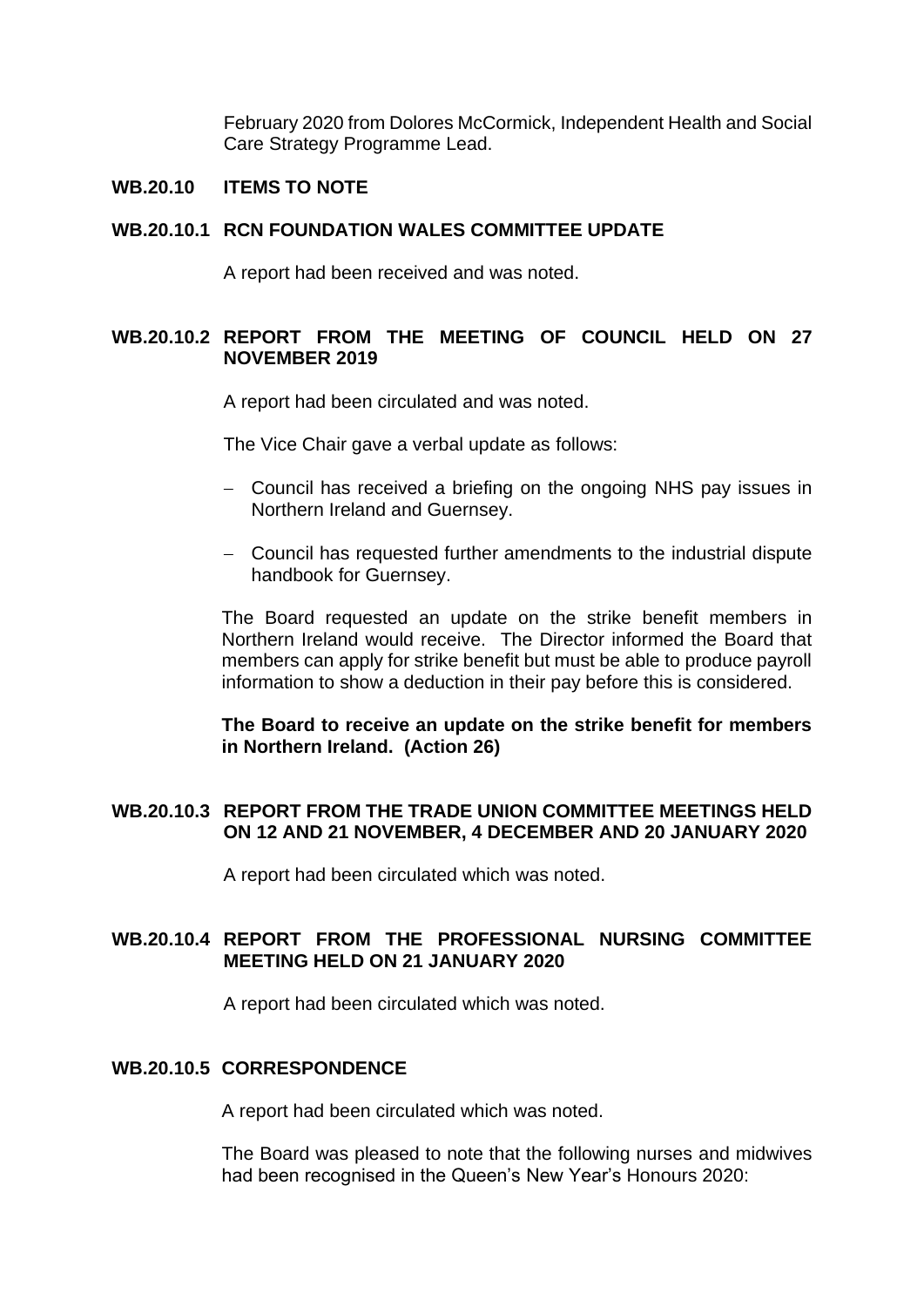- − Polly Ferguson, MBE
- − Lynne Garwood, MBE
- − Martin Semple, MBE

The Board noted that a letter had been received on 16 December 2019 from Martin Riley, Head of Education, Commissioning and Quality, Health Education & Improvement Wales (HEIW) regarding the Review of Health Professional Education and Training Across Wales.

A query was raised as to when the KPMG review of health professional education and training across Wales would be published.

The Policy and Public Affairs Adviser informed the Board that this report was available and offered to circulate the report to Board members.

## **KPMG report of the review of health professional education and training across Wales to be circulated to Board members. (Action 27)**

## **WB.20.10.6 RCN WALES BOARD ELECTIONS UPDATE**

A report had been circulated which was noted.

## **WB.20.11 ANY OTHER BUSINESS**

## **WB.20.11.1 RCN CONSULTATION ON UK PAY POLICY**

The Board had received a tabled paper on the UK Pay Policy consultation. The Board noted that the deadline for providing feedback was 17 March 2020.

The Board was asked to respond to the following consultation question:

*Do you agree that the UK pay policy provides a clear set of high level principles which will usefully inform specific RCN negotiating strategies and objectives across the UK and across all sectors?* 

The Director informed the Board that RCN Wales would be consulting with representatives and members at local level in order to feedback to the consultation.

The Board Chair reminded Board members that they could submit their own feedback on the feedback form provided direct to Governance.

Due to the fact that this was a tabled paper and the limited time remaining at the Board meeting, the Board Chair asked Board members to submit any comments to the Executive Assistant to the Director by 6 March 2020.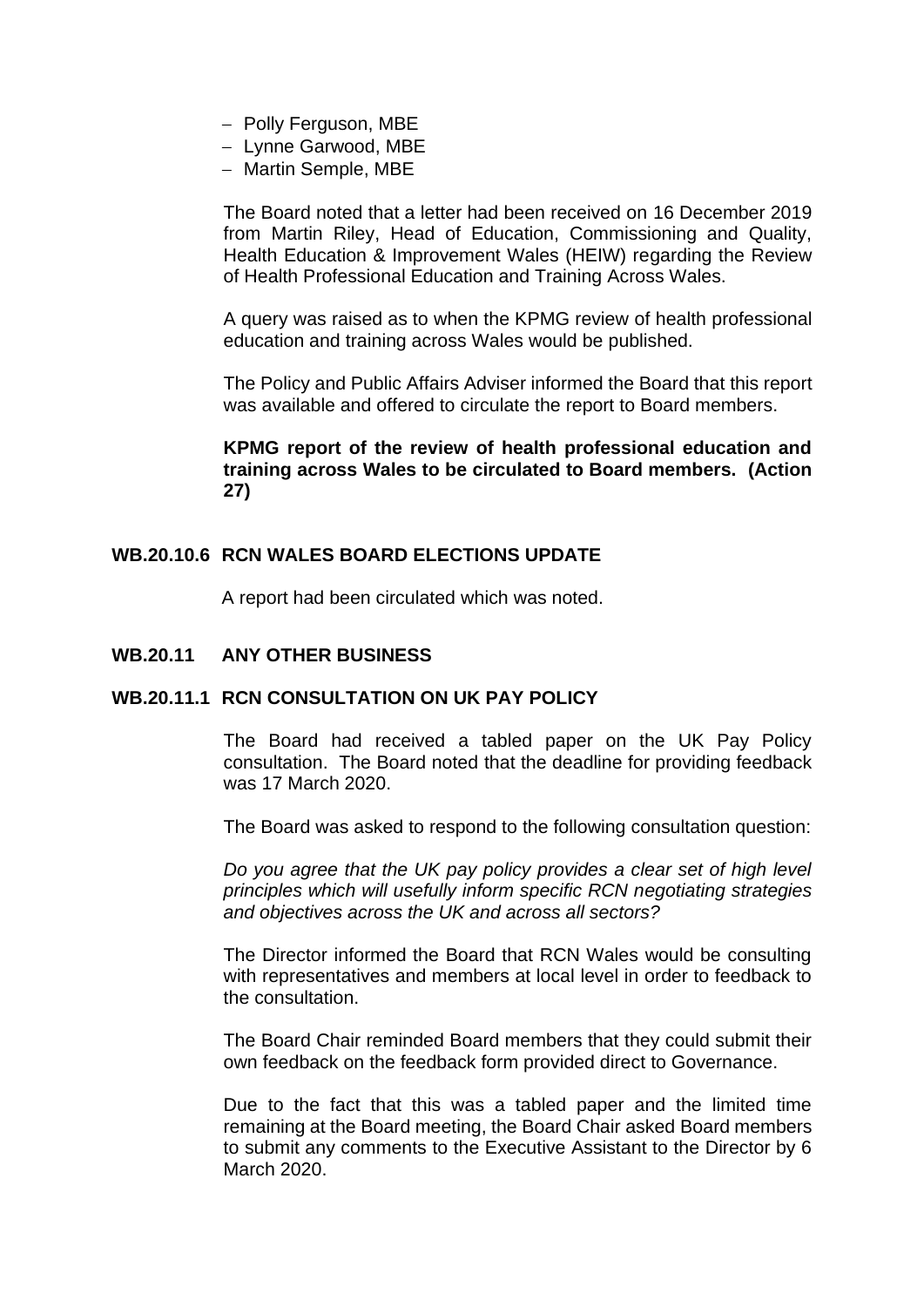The Board Chair asked that the Board's response to the consultation be drafted following the comments at the Board for final sign off by the Board.

**Board members to submit any further comments to the Executive Assistant to the Director by 6 March 2020. (Action 28)**

**Feedback from the Board to be drafted for final sign off by the Board before the deadline of 17 March 2020. (Action 29)**

#### **WB.20.11.2 LONG SERVICE AWARDS**

The Board noted that Long Service Awards are presented to RCN members that have served continuously in any combination of elected positions for over 15 years without a break in service.

The Board Chair informed the Board that in 2020 the following RCN members were eligible to receive Long Service Awards:

- Andrea Mills
- Billy Nichols
- Fiona Salter
- Liz Rees
- Neil Evans

The Board Chair was delighted to present Long Service Awards to Billy Nichols and Neil Evans at the Board meeting.

Unfortunately, Andrea Mills, Fiona Salter and Liz Rees were unable to attend the February Board meeting and a suitable event will be identified at which these awards can be presented.

#### **A suitable event to be identified at to present Long Service Awards to Andrea Mills, Fiona Salter and Liz Rees. (Action 30)**

#### **WB.20.11.2 ASSOCIATE DIRECTOR (PROFESSIONAL PRACTICE)**

The Board gave special thanks to Nigel Downes, Associate Director (Professional Practice) for his hard work and commitment on behalf of members in Wales during his seven years in working for the RCN as Primary Care and Independent Sector Adviser, Senior Officer, Interim Associate Director (Employment Relations) and Associate Director (Professional Practice).

The Board noted that Nigel would take up a post in Swansea Bay University Health Board and would leave the RCN on 31 March 2020. The Board wished him every success for the future.